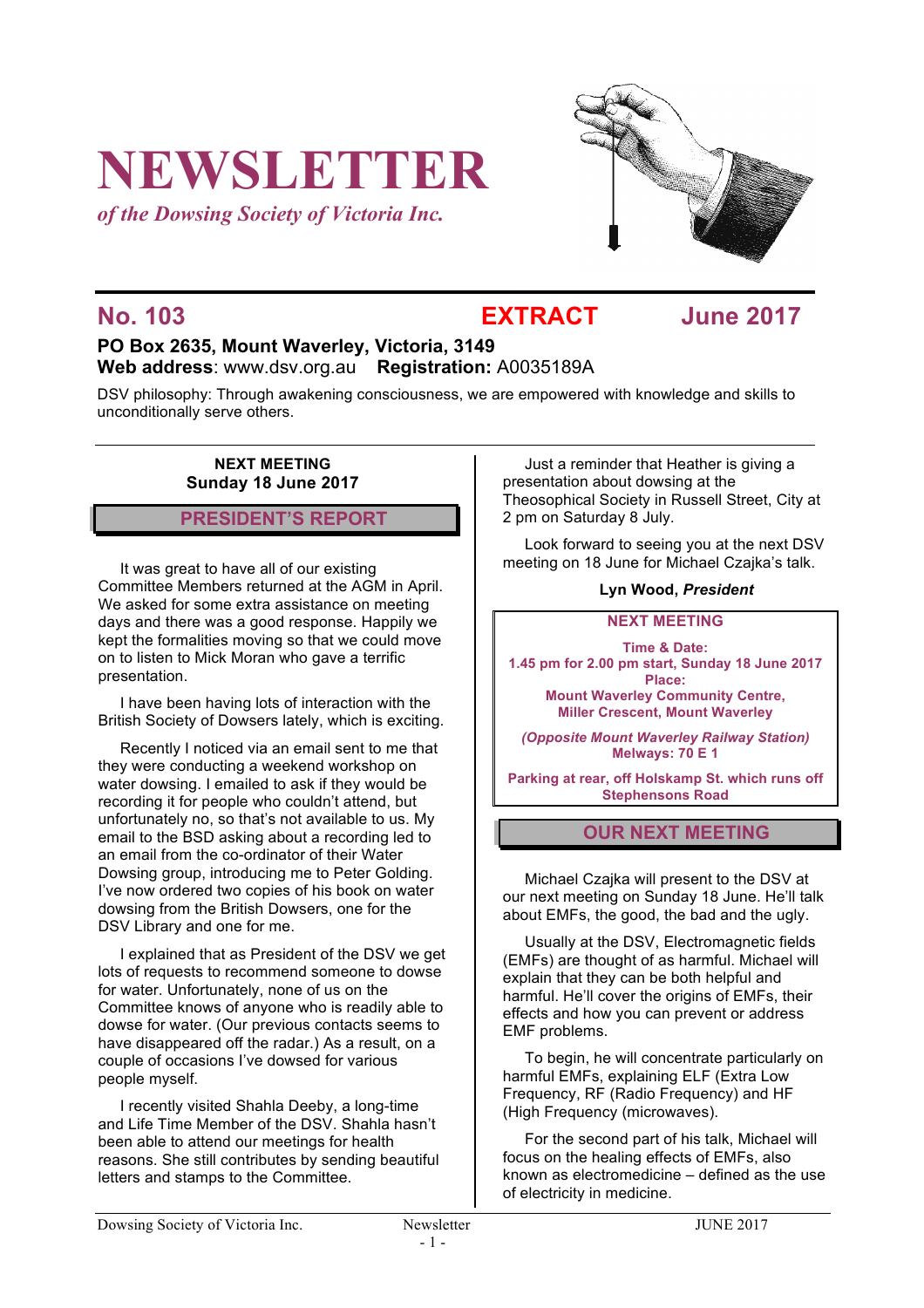He will talk about the devices which are already in use in hospitals, what's in common use and what is currently being researched.

Michael is a PhD chemist with particular interests in electromedicine and orthomolecular medicine – "smart" medicine (using both diet and nutritional supplements for healing).

For further information: *http://orthomolecular.webs.com/electromedicine*

#### **OUR LAST MEETING**

Mick Moran spoke at our last meeting in April. He talked about his progression from basic dowsing to a whole new world of healing.

Mick uses a simplified dowsing chart which he devised and kindly donated to the DSV. You can download a copy at the DSV site: dsv.org.au

He explained that he works with his Spiritual Team to address etheric, spiritual and physical levels. Mick believes that with dowsing we are working with and receiving assistance from Universal Consciousness.

*To contact Mick: energydowsing@hotmail.com*



## **Gently Does It Lyn Wood**

Phone: 0409 839 581 or 8759 3182 Email: lyn.wood@optusnet.com.au

- · Crystal Heart Reiki/
- Sekh'm Healing
- · Blue Moon Aromatherapy
- Ear Candling
- · Property Dowsing
- · Oh! Naturale Skin & Haircare · Pendulum Workshops
- 

· Reiki Workshops

· Super Concentrates household products

### **ONE HAPPY PENDULUM USER**

*Thank you to DSV Member Lydia Duke for this welcome contribution about the joys of dowsing.* 

The roof was a-leaking and I was a-freaking. I picked up my pendulum, as always at the ready, to help make the best decision to solve the problem.

Of the 10 roofers I dowsed on, two had a YES and Des came up as the very best for the job.

He clearly explained what the problems were and the best way to fix them. Des proved to be the right man to do it. When the work was completed, I knew he had done a good and honest job.

A carpenter was needed to repair some of my woodwork. Des recommended James, someone he'd worked with on other houses. He said his work was meticulous.

The pendulum said YES to James. In fact, all the jobs he did were beyond perfect. His personality was very likeable too!

In life's challenges, common sense solutions cannot often be applied, and they can even be deceiving. I find that the pendulum accesses the field of unlimited information and selects the best solution for the problem of the moment.

#### **VALE NAN BOYD**

It was with much sadness that we learned about Nan Boyd's sudden passing.



*Nan Boyd*

Nan will be both greatly missed and remembered. Our condolences to her daughters Judy and Sally, and to our DSV Treasurer, Malcolm Davies, husband to Judy.

#### **"FIGHT AGAINST CANCER"**

*Our grateful thanks to a special friend of the DSV. She has anonymously contributed a part translation of her Hungarian uncle's book, "Fight Against Cancer", published in 1998. His work was valuable to many and also acknowledged by the Hungarian government.*

After my Uncle Ivan graduated in Forest Engineering in 1945, he regularly engaged in water divining. His work was acknowledged nation-wide by farmers, co-ops, state farms, companies and private farmers whose water problems he solved. Ivan was actively searching and finding water until the mid 1990s. He observed the same phenomena as had well-known Dr. Michael Hernadi and came to the same conclusions. He noticed that some people developed cancer, leukemia, heart and joint problems when their beds were placed over water veins that passed through the earth layers as back-fillers for the River Danube.

*Dr. Michel Hernadi consolidated his studies on asthma, joint pain, leukemia, brain tumors, several types of cancer and heart problems in 1954. He had observed that patients whose*